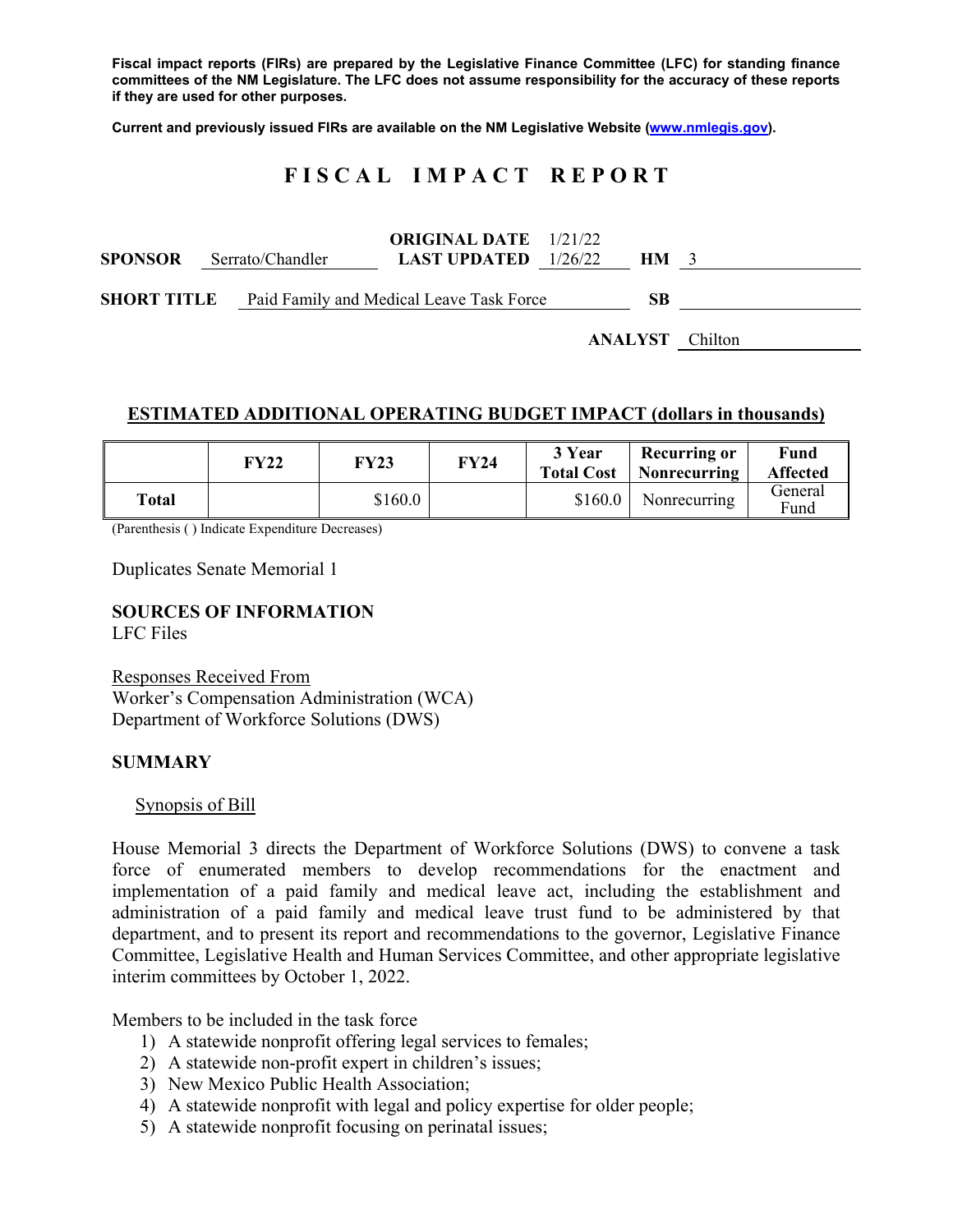#### **House Memorial 3 – Page 2**

- 6) An organization focusing on persons with disabilities;
- 7) Two statewide organizations representing labor, at least one representing health care employees;
- 8) Native American tribal government;
- 9) American Indian Chamber of Commerce in New Mexico;
- 10) Two statewide organizations representing business;
- 11) A statewide organization representing Hispanic business owners;
- 12) A statewide organization representing LGBT individuals;
- 13) A statewide organization representing African-American business owners; and
- 14) UNM Bureau of Business and Economic Research.

The Speaker of the House and the President Pro Tempore of the Senate would each appoint one business owner.

### **FISCAL IMPLICATIONS**

DWS estimates the cost to that department for task force development and the studies required to evaluate the feasibility and cost of an family and medical leave program as follows: "The costs of conducting a comprehensive study to determine the initial costs of implementing a paid family and medical leave program, the estimated yearly costs and revenue for an ongoing program, and continued implementation of the program is estimated to be \$160,000 to contract support, including IT support, to determine long-term impact of this program to employers and workers."

#### **SIGNIFICANT ISSUES**

The language of the preamble to the memorial gives the following reasons for its enactment:

- 1) Evidence shows that states with enacted family and medical leave programs (FMLPs) did better at the onset of the Covid-19 pandemic.
- 2) Outcomes of young children are better when FLMPs are available.
- 3) In the absence of FMLPs, New Mexicans with serious medical problems or disabilities feel they must delay medical treatment.
- 4) Single mothers and people of color shoulder the greatest burdens in caring for other family members, including the elderly.
- 5) Women throughout the United States have been forced to leave their workplaces because of the caregiving burden.
- 6) FMLPs would help with worker recruitment and retention.
- 7) The federal Family and Medical Leave Act covers only 4 percent of New Mexico businesses, having fewer than 50 employees.
- 8) These same small employers have difficulty affording leave programs on their own.
- 9) A state-administered FMLP is less expensive for employers than privately funded programs.

According to analysis of the 2021 Family and Medical Leave Act (2021 HB38), family and medical leave would be an important benefit to families through at least two generations. The time to adequately recover from a medical illness or procedure or an injury or to care for a relative recovering from illness or injury would likely pay dividends in terms of future health, and the ability to spend time with a newborn or newly adopted or newly fostered infant or child would likely pay dividends in terms of family functioning and child development.